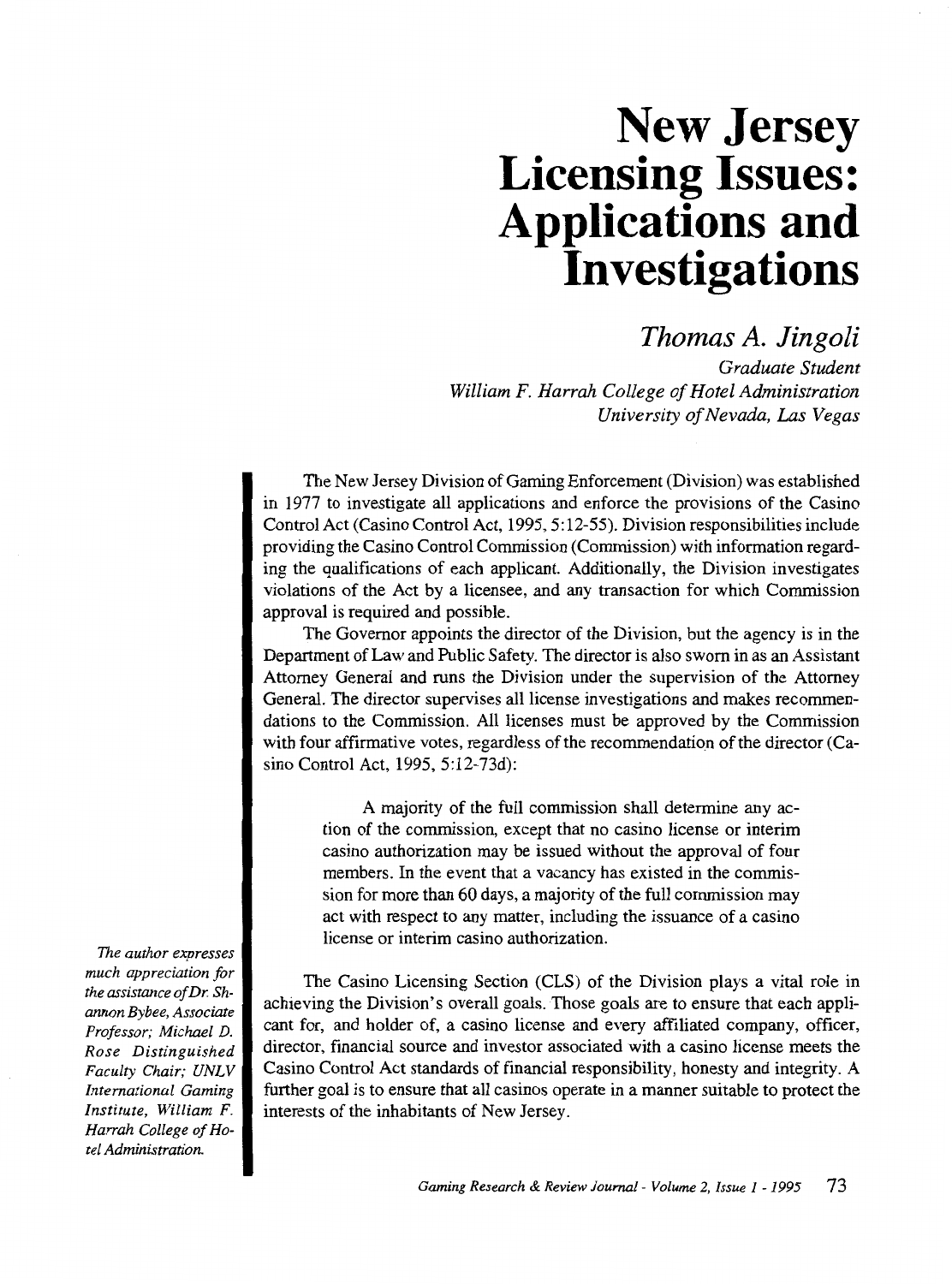## **The Application**

The New Jersey legislature recognizes that legalized gaming in New Jersey can maintain its integrity and public confidence only if an established system of control and regulation is in place. A gaming license in New Jersey is a revocable privilege. The Division and Commission have the authority to exclude or remove a licensee from any position of authority in a gaming operation of individuals with know criminal records, habits or associations.

Investigations are conducted as required by Article 6 of the New Jersey Casino Control Act. Article 6 requires each applicant or licensee to establish by clear and accurate evidence that they are qualified for a gaming license. Failure to provide such information will lead to denial or revocation of the gaming license. CLS has the responsibility of ensuring that all applicants and current licensees are in compliance with the Act. CLS actively updates and reviews all license holdings before renewal through in-depth personal investigations. Applicants and licensees must provide agents with financial and personal documents pursuant to the Casino Control Act 5:12-77(#7,8):

> Conduct audits of casino operations, including reviews of accounting, administrative and financial records, and management control systems, procedures and records utilized by a casino licensee; and be entitled to request information, materials and any other data from any licensee or registrant, or applicant for a license or registration under this act.

It is essential that the applicant fill out the Personal History Disclosure Form I Application (PHD) with precise detail and accuracy. The lengthy PHD gives the investigating agent a solid foundation for the investigation of the potential casino licensee. Failure to complete the form with the proper information leads to delay or even denial of the license.

CLS is also responsible for investigating the parent corporation, any holding companies, and financial sources related to the casino entities. The section conducts in-depth and specialized investigations of each entity that could directly or indirectly impact the integrity of the parent company.

## **The Investigation**

CLS conducts several types of investigations to accomplish its objectives. Each applicant is classified as a *key qualifier* or *qualifier* and the investigation is treated as an *initial* or *renewal* investigation depending upon the status of the applicant. Key qualifiers are those individuals who are employed directly by the entity which operates the casino operation in Atlantic City. Key qualifiers must adhere to the New Jersey residency requirements unless otherwise waived by the Commission. Qualifiers are those individuals who directly or indirectly have some control over the casino operation. Many qualifiers are board members for the given entities.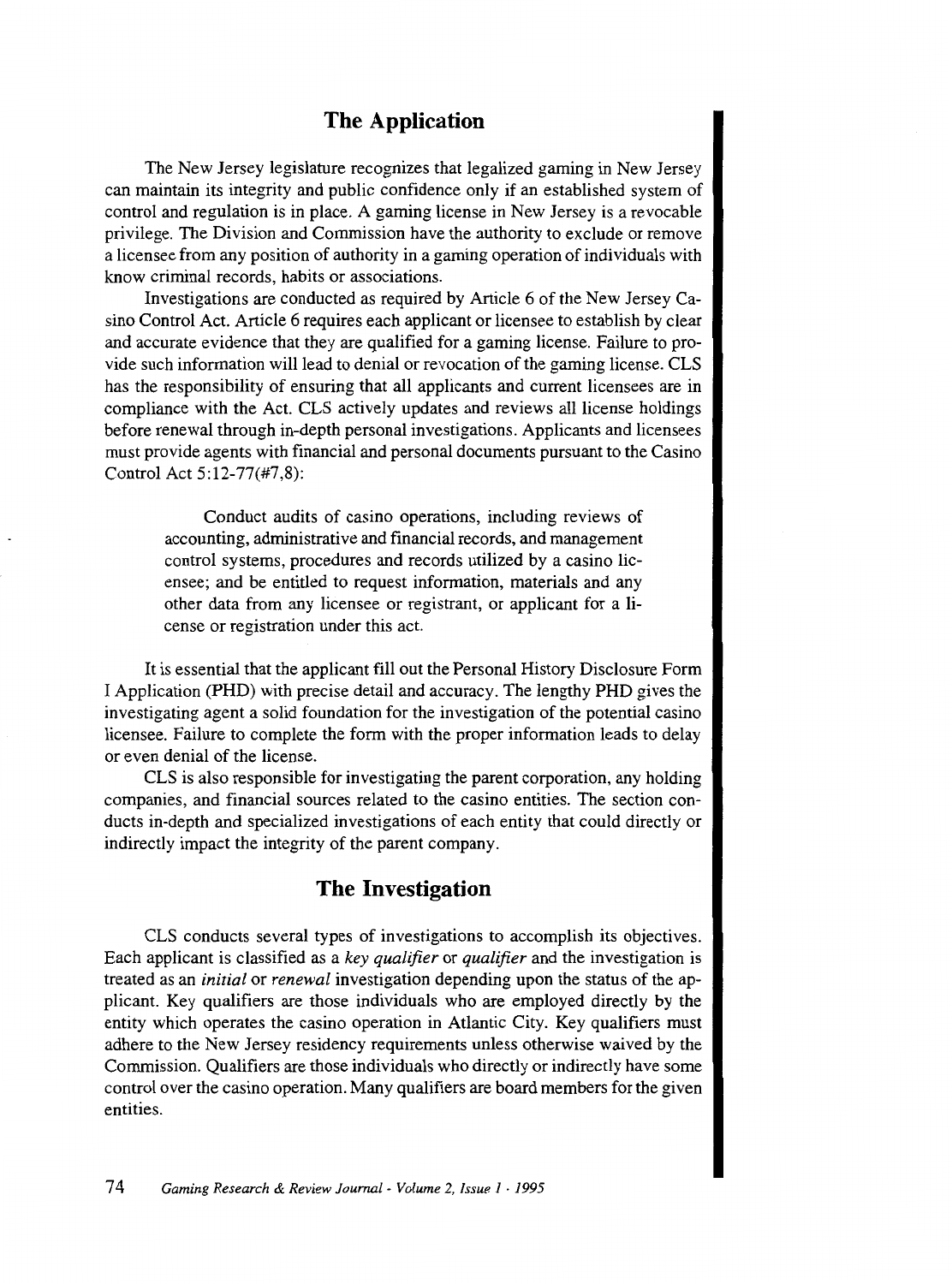An initial investigation is the first investigation conducted by CLS with regard to the applicant. The PHD must be completed in full and submitted to the Commission before the investigation will commence. After the subsequent investigation and qualification, the licensees will be required to complete and update its financial records annually. After the initial investigation, licensees are subject to renewal investigations every four years depending upon their status as key qualifiers or qualifiers.

In most cases, once the applicant files the PHD, the Commission will issue the potential licensee a temporary key license in order for work to commence during the current investigative process. Typically, a temporary key license will be issued for a period not to exceed one calendar year pending completion of the current investigation.

The assigned Division agent will receive the application from a Supervising

# **To hold a New Jersey gaming license is a privilege, a privilege that not everyone can have.**

Agent who is responsible for applicants associated with a particular casino operation. Upon receipt of the application the agent will review all documentation submitted by the applicant. The investigating agent will then contact the applicant and inform them that the investigation has begun.

A standard 21- point letter is sent requesting all documentation to support the personal and financial data disclosed on the current PHD.

An initial meeting will be scheduled between the applicant and investigator. At this time the applicant should provide the agent will all the files that have been requested for review. The following is a brief summary of various documents which will be requested by the Division:

#### **Personal data**

- Birth certificate,
- Family background,
- Educational background and transcripts,
- Military service history and discharges,
- Current and past government offices held,
- Memberships in professional organizations,
- Disclosure of all civil, criminal investigation proceedings,

#### **Financial data**

- Past employment history with compensation schedules,
- All canceled checks for investigative period (5-10 years),
- Federal and state income tax returns (5-10 years),
- All current bank accounts (opened or closed past 5 years),
- Current brokerage and 401(k) accounts,
- Notes/accounts receivable and payable,
- Real-estate interests and current mortgages held, and
- All partnership agreements entered into by the applicant.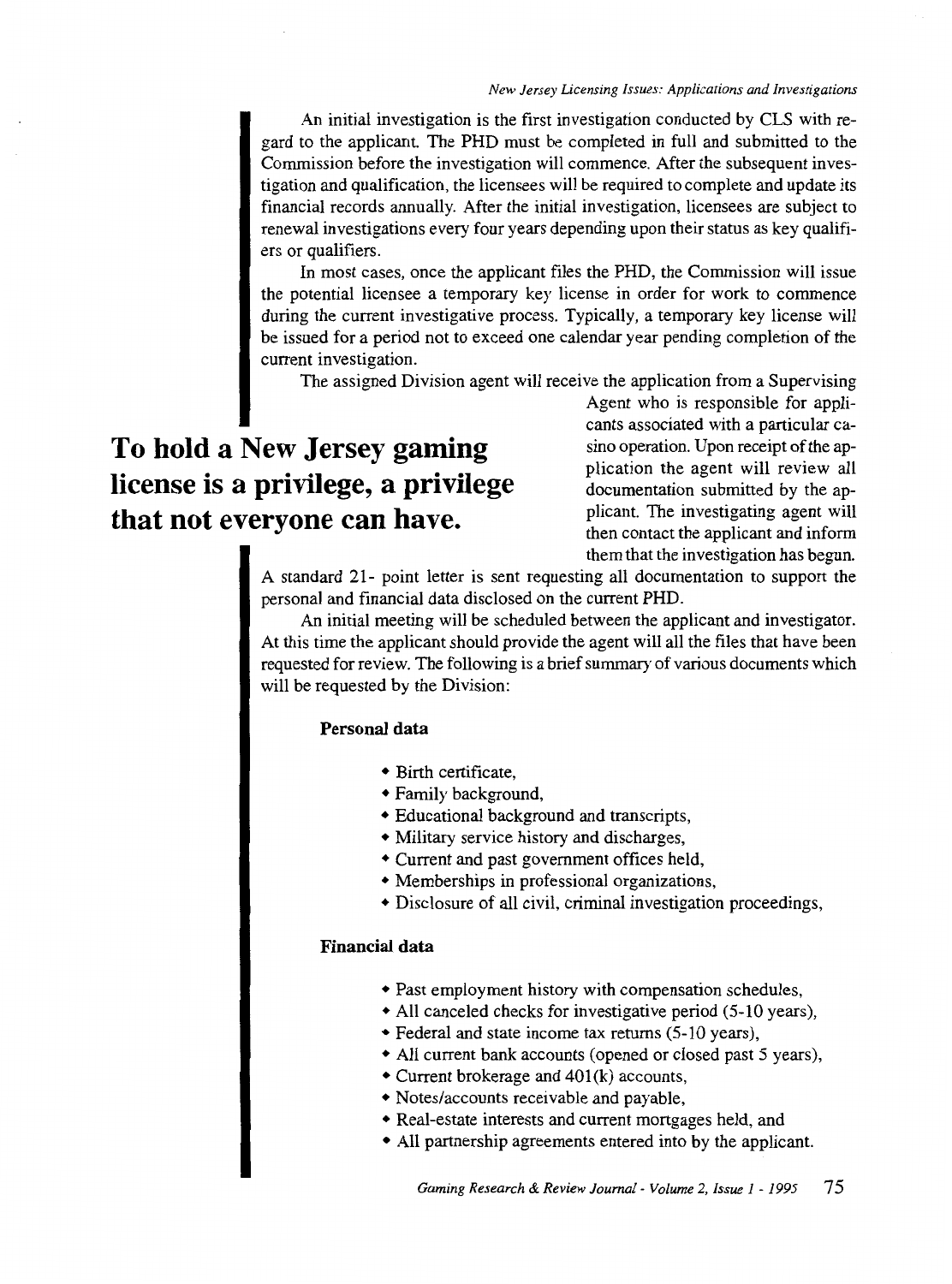With regard to the financial data, all canceled checks, account statements, check registers and brokerage statements for the time period will be reviewed by the agent. Account statements will be examined and large deposits investigated as to the source of funds and large withdrawals as to the purpose of disbursements and identification of payees.

During the initial investigation and subsequent renewal periods the applicant is subject, at a minimum, to a credit bureau check and an Internal Revenue Service query. Additionally, state, local, and federal police checks will be conducted. Derogatory information from any of the aforementioned offices or agencies could lead to delay, denial, or revocation of a license.

The issue of time is a major concern for pending qualifiers. Randall Sayre, a Nevada regulator, wrote in a recent *Gaming Research* & *Review Journal* article that:

> "The time to complete an investigation, as well as cost, will depend on the complexity of the application, individuals, or entities involved, and the level of cooperation by the applicant and/or their professional representatives. Applications which have been completed properly and require little or no investigative travel can be completed in a relative short period ... Conversely, an application requiring extensive travel, in-depth analysis, multilayered corporate review, and numerous individuals, may approach a full year to complete" (Sayre, 1994).

This applies to New Jersey and other gaming jurisdictions as well. No two applications are the same; investigations will vary each and every time. However, the most common reason for delay is that the applicant has not provided full disclosure or has made inaccurate statements on the PHD.

The assigned agent will remain in contact with the applicant throughout the investigative process. Follow-up interviews are conducted to address issues that have arisen during the investigation. Upon completion of the ongoing investigation, the agent's report is submitted to the supervisor. The report is reviewed by the supervisor and an assigned Deputy Attorney General. A letter is submitted by the DAG in the name of the director to the Commission highlighting the agent's report as well as a recommendation for or against the applicant. The applicant's license or application will be considered by the Commission and voted on at a public hearing.

# **Conclusion**

This article presents an overview of the individual licensing process from the time an applicant files the PHD to the time a license is granted or denied. A belief in the gaming industry is that the Division has "overregulated" the market and chased away some qualified gaming operations through their strict application and investigative process. However, it is this very regulation process which has developed quality industry leaders and helped New Jersey's second largest employer succeed. To hold a New Jersey gaming license is a privilege, a privilege that not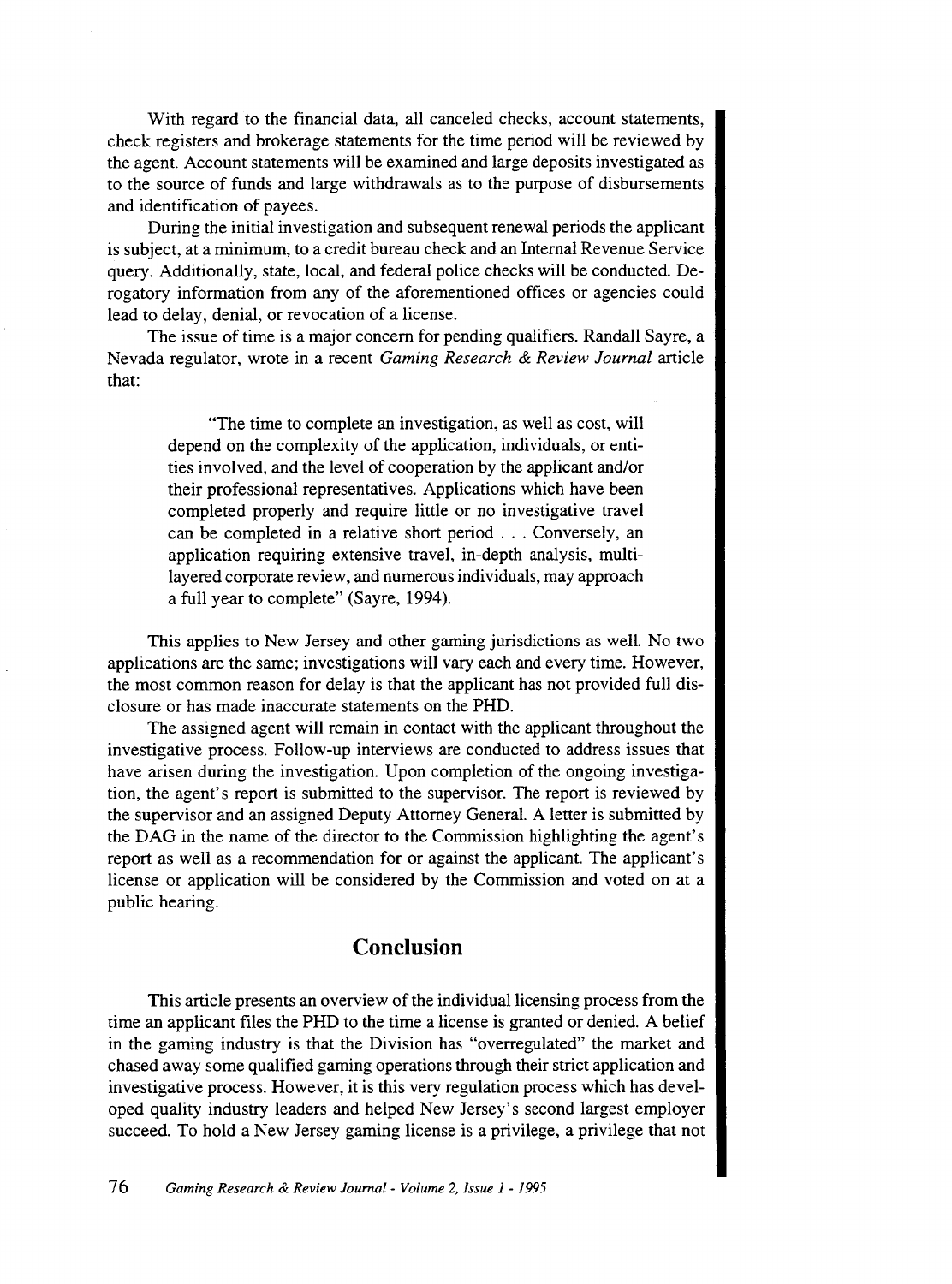#### *New Jersey Licensing Issues: Applications and Investigations*

everyone can have. Additionally, a New Jersey license holder can be assured of having endured a very thorough investigative process and are holding a very wellrespected license in the gaming industry.

# **References**

Casino Control Act, Amended 1995, 5:12-73d.

Ibid, 5:12-77 (7,8).

Sayre, R.E. (1994). The Investigations Division of the State Gaming Control Board: An Introduction to the Investigative Process. GAMING RESEARCH & REVIEW JouRNAL, 1(1), 89-93.